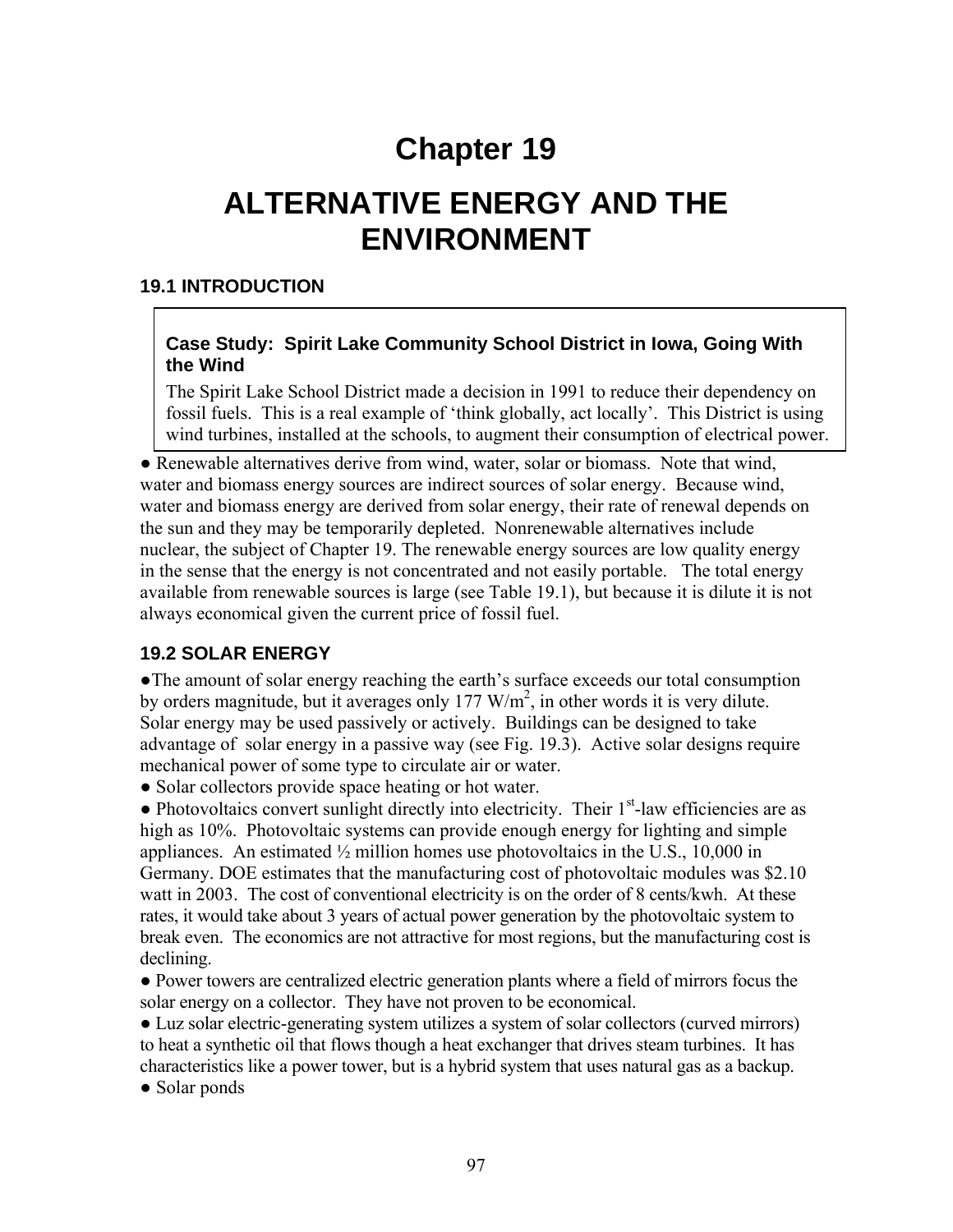● Ocean thermal energy conversion (OTEC) would use the temperature gradient in tropical oceans to produce electricity. In theory, warm water at the surface could vaporize a gas such as ammonia, which would turn a turbine, and cold water from depth would condense the gas. A prototype was constructed in Hawaii. There are many problems associated with this technology and unknowns, including effects on ocean circulation and biofouling.

### **19.3 HYDROGEN**

● Hydrogen gas may be an important fuel in the future. It is a clean fuel. The byproduct of hydrogen combustion is water. It is a concentrated form of energy that can be transported. It can be produced by passing an electric current through water to decompose the water molecule into oxygen and hydrogen, a process known as **electrolysis**. Hydrogen can also be produced from hydrocarbons, including natural gas. The nation of Iceland is attempting to become the first hydrogen based energy economy using its abundant geothermal energy resources.

### **19.4 WATER POWER**

● Hydroelectric power uses the water stored behind dams. In the U.S., hydroelectric plants account for about 10% of total production.

● Hydroelectric power has a number of environmental costs. For example, fish migrations are disrupted. Another cost is the loss of scenic rivers.

# **A CLOSER LOOK 19.1: FUEL CELLS**

● Fuel cells are highly efficient power plants that produce electricity by combining fuel and oxygen in a electrochemical reaction. Hydrogen is the most common fuel type. The reaction is essentially the opposite that of electrolysis. Experimental fuel cells have been developed that can power automobiles.

#### **19.5 TIDAL POWER**

• Tidal power can be harnessed in several ways. In areas of extreme tide range, such as the Bay of Fundy, which has a 15 m tide, a dam constructed across the estuary would let water enter on the incoming tide, then release the water through turbines at low tide. The energy potential is great, and so is the environmental cost. Though proposed, a tidal power plant has not been constructed at Fundy. There is a 240,000 kW tidal plant at La Rance, France.

#### **19.6 WIND POWER**

● Most wind mills generate about 1kW of electricity, which is only practical for decentralized power generation. California has about 17,000 windmills with a capacity of about 1,400 MW. This is about 80% of all windmills in the U.S. In West Europe windmill generators are quite common. Several states offer incentives for wind power. For grid-connected systems, Minnesota offers a 1.5 cent/kWh payment for net excess generation for small wind energy projects. Cost varies with capacity. A 3 kW machine can be found for about \$13,000 and a 17.5 kW machine for \$31,000 (Forsyth et al. 2000.